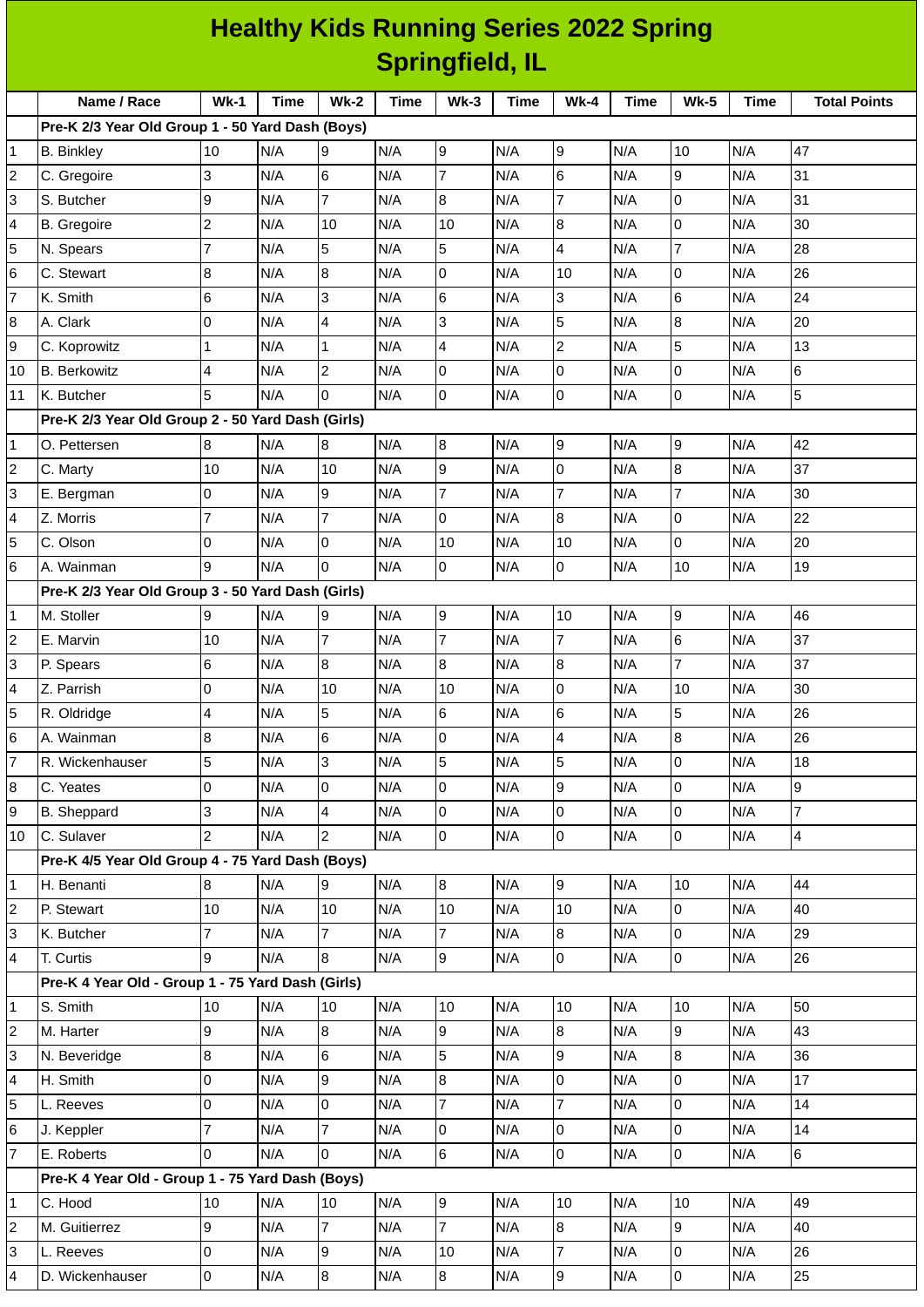## **Healthy Kids Running Series 2022 Spring Springfield, IL**

| Pre-K 4 Year Old - Group 2 - 75 Yard Dash (Boys) |                                                   |                 |       |                         |       |                         |       |                     |       |                |       |                |
|--------------------------------------------------|---------------------------------------------------|-----------------|-------|-------------------------|-------|-------------------------|-------|---------------------|-------|----------------|-------|----------------|
| $\mathbf{1}$                                     | K. Hembrough                                      | 9               | N/A   | 9                       | N/A   | 8                       | N/A   | 9                   | N/A   | 10             | N/A   | 45             |
| $\overline{c}$                                   | R. Dodd                                           | 10              | N/A   | 10                      | N/A   | 10                      | N/A   | 10                  | N/A   | 0              | N/A   | 40             |
| 3                                                | R. Woods                                          | $6\phantom{.}$  | N/A   | 5                       | N/A   | 6                       | N/A   | 6                   | N/A   | 9              | N/A   | 32             |
| 4                                                | D. Wickenhauser                                   | $\, 8$          | N/A   | $\,8\,$                 | N/A   | $\overline{7}$          | N/A   | 8                   | N/A   | 0              | N/A   | 31             |
| 5                                                | J. Conrad                                         | $\overline{7}$  | N/A   | $\overline{7}$          | N/A   | 9                       | N/A   | $\overline{7}$      | N/A   | 0              | N/A   | 30             |
| 6                                                | J. Whitley                                        | 5               | N/A   | $6\phantom{.}$          | N/A   | 5                       | N/A   | 5                   | N/A   | 8              | N/A   | 29             |
|                                                  | Pre-K 4 Year Old - Group 3 - 75 Yard Dash (Girls) |                 |       |                         |       |                         |       |                     |       |                |       |                |
| 1                                                | E. Jockisch                                       | 8               | N/A   | 10                      | N/A   | 8                       | N/A   | 9                   | N/A   | 10             | N/A   | 45             |
| $\overline{c}$                                   | E. Olson                                          | $\overline{0}$  | N/A   | $\overline{0}$          | N/A   | 10                      | N/A   | 10                  | N/A   | 0              | N/A   | 20             |
| 3                                                | J. Berkowitz                                      | 10              | N/A   | 9                       | N/A   | O                       | N/A   | 0                   | N/A   | 0              | N/A   | 19             |
| 4                                                | M. Shull                                          | 9               | N/A   | $\overline{0}$          | N/A   | 9                       | N/A   | 0                   | N/A   | 0              | N/A   | 18             |
|                                                  | Kindergarten & 1st Grade - 1/4 Mile (Girls)       |                 |       |                         |       |                         |       |                     |       |                |       |                |
| 1                                                | L. Koerner                                        | 9               | 02:03 | 10                      | 01:16 | 10                      | 01:18 | 10                  | 01:12 | 10             | 01:10 | 49             |
| 2                                                | I. Hembrough                                      | $\overline{7}$  | 02:13 | 4                       | 01:28 | 9                       | 01:26 | 6                   | 01:33 | 9              | 01:18 | 35             |
| 3                                                | S. Dodd                                           | 10              | 01:56 | 10                      | 01:16 | 6                       | 01:42 | 8                   | 01:20 | 0              | N/A   | 34             |
| 4                                                | O. Oldrige                                        | 6               | 02:16 | $\overline{0}$          | N/A   | $\overline{7}$          | 01:41 | $\overline{7}$      | 01:26 | 8              | 01:22 | 28             |
| 5                                                | M. Buoy                                           | $\overline{0}$  | N/A   | $\bf 8$                 | 01:21 | 8                       | 01:27 | 9                   | 01:18 | 0              | N/A   | 25             |
| 6                                                | M. Kleinschmidt                                   | 8               | 02:09 | $\,6$                   | 01:26 | l0                      | N/A   | 0                   | N/A   | 0              | N/A   | 14             |
| 7                                                | S. Berkowitz                                      | 5               | 02:21 | 5                       | 01:27 | 0                       | N/A   | 0                   | N/A   | 0              | N/A   | 10             |
| 8                                                | I. Willis                                         | $\Omega$        | N/A   | $\overline{7}$          | 01:24 | l0                      | N/A   | $\mathbf 0$         | N/A   | 0              | N/A   | $\overline{7}$ |
|                                                  | Kindergarten & 1st Grade - 1/4 Mile (Boys)        |                 |       |                         |       |                         |       |                     |       |                |       |                |
| 1                                                | J. Jockisch                                       | 10              | 01:43 | $\bf{8}$                | 01:15 | 10                      | 01:15 | 10                  | 01:09 | 9              | 01:16 | 47             |
| $\overline{\mathbf{c}}$                          | D. Whitley                                        | $\overline{7}$  | 02:05 | $\overline{7}$          | 01:19 | $\overline{7}$          | 01:25 | 8                   | 01:14 | 10             | 01:11 | 39             |
| 3                                                | W. Butcher                                        | 8               | 01:59 | 10                      | 01:08 | 8                       | 01:21 | 9                   | 01:11 | 0              | N/A   | 35             |
| 4                                                | <b>B.</b> Gregoire                                | 9               | 01:52 | 9                       | 01:13 | 9                       | 01:16 | $\overline{7}$      | 01:15 | $\Omega$       | N/A   | 34             |
| 5                                                | O. Gutierrez                                      | 6               | 02:12 | $\,6$                   | 01:36 | 6                       | 01:30 | 6                   | 01:28 | 8              | 01:21 | 32             |
| 6                                                | T. Conrad                                         | 5               | 02:14 | $\overline{\mathbf{4}}$ | 01:44 | 5                       | 01:43 | 4                   | 01:38 | 0              | N/A   | 18             |
| $\overline{7}$                                   | J. Wainman                                        | $\overline{c}$  | 03:20 | 3                       | 05:26 | l0                      | N/A   | 3                   | 02:00 | $\overline{7}$ | 01:50 | 15             |
| 8                                                | W. Kasten                                         | 5               | 02:14 | $\overline{0}$          | N/A   | 0                       | N/A   | 5                   | 01:29 | 0              | N/A   | 10             |
| 9                                                | K. Sheppard                                       | $\overline{3}$  | 02:23 | 5                       | 01:37 | l0                      | N/A   | 0                   | N/A   | $\overline{0}$ | N/A   | $\bf{8}$       |
|                                                  | 2nd & 3rd Grade - 1/2 Mile (Girls)                |                 |       |                         |       |                         |       |                     |       |                |       |                |
| 1                                                | S. Dodd                                           | 10              | 03:24 | 10                      | 03:03 | 10                      | 03:27 | 10                  | 03:16 | 0              | N/A   | 40             |
| $\overline{c}$                                   | E. Lee                                            | $6\overline{6}$ | 04:56 | $\overline{7}$          | 04:03 | 8                       | 04:53 | 8                   | 04:43 | $\overline{7}$ | 04:55 | 36             |
| 3                                                | L. Myers                                          | 5               | 04:58 | 6                       | 04:28 | 6                       | 05:20 | 9                   | 04:37 | 8              | 04:42 | 34             |
| 4                                                | E. Hruby                                          | 9               | 03:37 | 9                       | 03:17 | 0                       | N/A   | 6                   | 05:03 | 10             | 03:41 | 34             |
| 5                                                | P. Marty                                          | 8               | 03:39 | $\bf{8}$                | 03:19 | 9                       | 03:33 | $\mathsf{O}\xspace$ | N/A   | 9              | 03:42 | 34             |
| 6                                                | T. Nesch                                          | $\overline{7}$  | 04:48 | 5                       | 05:05 | 7                       | 05:15 | $\overline{7}$      | 04:52 | $\overline{0}$ | N/A   | 26             |
|                                                  | 2nd & 3rd Grade - 1/2 Mile (Boys)                 |                 |       |                         |       |                         |       |                     |       |                |       |                |
| 1                                                | W. Allen                                          | 10              | 03:13 | 9                       | 02:47 | 10                      | 03:24 | 10                  | 03:16 | 10             | 03:28 | 49             |
| $\overline{c}$                                   | N. Beveridge                                      | 10              | 03:13 | 8                       | 03:13 | 9                       | 03:34 | 9                   | 03:30 | 9              | 03:39 | 45             |
| 3                                                | C. Koerner                                        | 8               | 03:45 | $\overline{7}$          | 03:24 | 6                       | 04:11 | 6                   | 03:58 | 6              | 04:08 | 33             |
| 4                                                | R. Benanti                                        | 5               | 04:13 | $\overline{3}$          | 03:59 | $\overline{7}$          | 04:04 | $\overline{7}$      | 03:50 | $\overline{7}$ | 04:02 | 29             |
| 5                                                | K. Kleinschmidt                                   | $\overline{7}$  | 03:48 | 5                       | 03:32 | 0                       | N/A   | 8                   | 03:45 | 8              | 03:49 | 28             |
| 6                                                | Z. Berry                                          | $\overline{0}$  | N/A   | $\overline{7}$          | 03:24 | 8                       | 03:54 | $\mathbf 0$         | N/A   | 0              | N/A   | 15             |
| $\overline{7}$                                   | R. Woods                                          | 3               | 04:30 | $\mathbf{1}$            | 04:57 | 5                       | 04:20 | 2                   | 04:48 | 3              | 05:07 | 14             |
| 8                                                | W. Marvin                                         | $\mathbf 1$     | 04:41 | $\mathbf{1}$            | 04:50 | $\overline{3}$          | 04:27 | 4                   | 04:16 | 4              | 04:32 | 13             |
| 9                                                | A. Haymond                                        | 4               | 04:18 | $\overline{0}$          | N/A   | $\overline{\mathbf{4}}$ | 04:25 | 5                   | 04:07 | 0              | N/A   | 13             |
| 10                                               | T. Wainman                                        | $\overline{2}$  | 04:33 | $\overline{2}$          | 04:14 | l0                      | N/A   | 3                   | 04:21 | 5              | 04:29 | 12             |
|                                                  |                                                   |                 |       |                         |       |                         |       |                     |       |                |       |                |